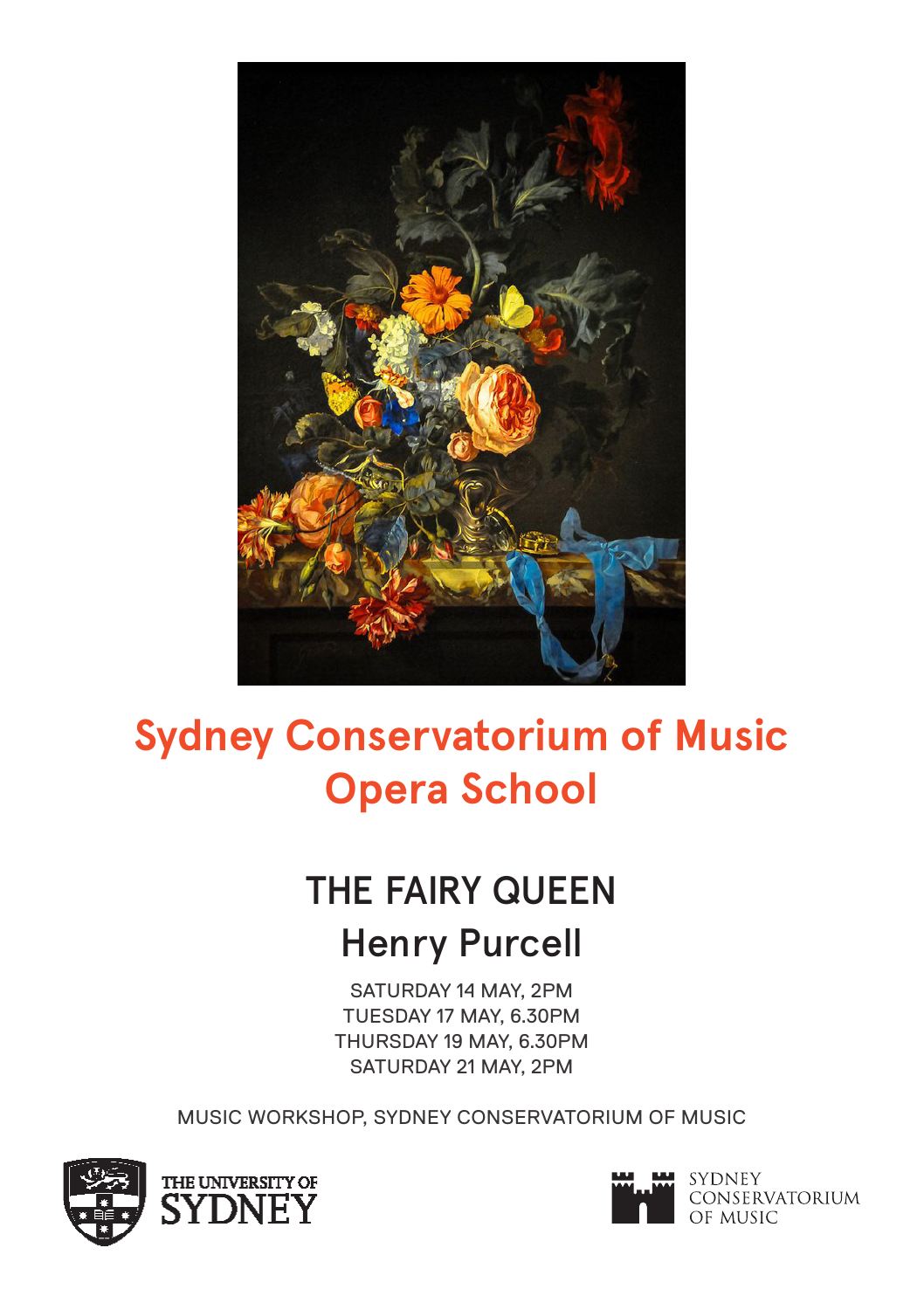### **Sydney Conservatorium of Music Opera School presents:**

#### THE FAIRY QUEEN Henry Purcell

SCM Early Music Ensemble

Pitch: A = 415 Herz

Temperament: 1/4 comma meantone.

Sung in English

Approximately 90 minutes, without interval

Chair of Opera Production Stephen Mould

Director Elsie Edgerton-Till

Musical Director Neal Peres Da Costa

Set and Costume Designer Isabella Andronos

Lighting Designer Karen Norris

Score and Music Preparation Stephen Yates

Assistant Conductors Rachelle Anne Elliot, Josephine Flores Tam

Cover image: Willem van Aelst, *Flower Still Life with a Watch*, 1663

#### Synopsis

Pivoting out from the Fairy Queen's desire, love and loss, we follow three pairs of lovers into a world of magic and mystery. As the sun sets, drunken poets, Fairy Kings and Queens even Night and Day become entangled by the sweet torment of Love.

#### Symphony

#### Act One – Day

The Herald of Dawn welcomes a new day, the birthday of King Oberon. The Herald of Dawn and her Attendants gather to welcome Phoebus, the God of Sun, however, the faithful partnership of Oberon and the Fairy Queen is under strain.

The seasons all pay homage to Phoebus, anointing him the Great Parent of us all.

### Act Two – Night

The Drunken Poet tries to woo his heart's desire Mopsa. Unable to keep pace with what his mortal flesh lusts after, he loses himself in drink then in the darkening forest.

Oberon and his fairies welcome dusk's chorus and the magic of the coming night.

The Fairy Queen appears with her entourage. Oberon and his men quickly conceal themselves. The Queen's fairies prepare her bower and lulls their Queen to sleep. Oberon discloses his undying love for his Queen.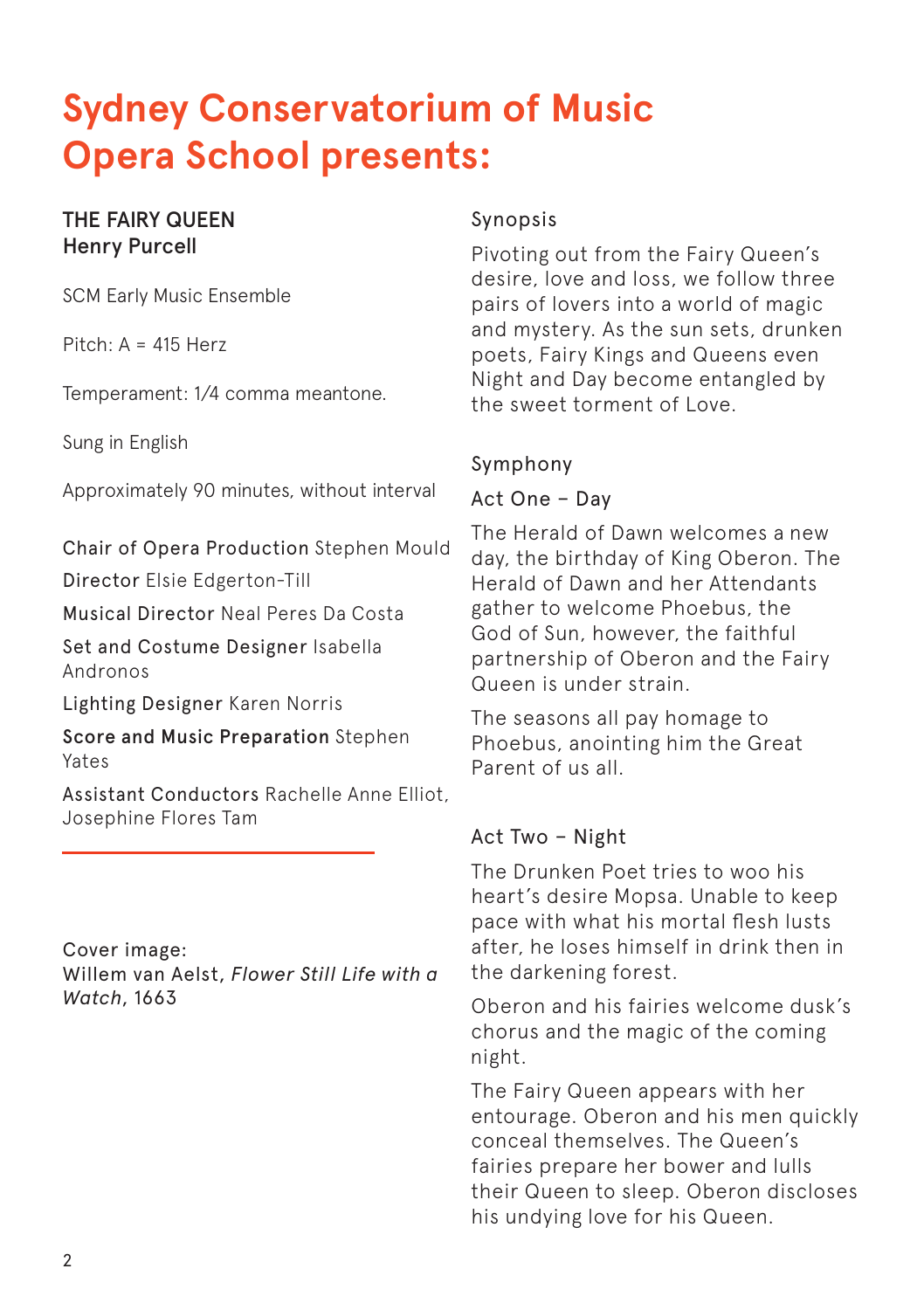The Drunken Poet crashes into this scene, waking the fairies and eventually revealing the hiding heartbroken Oberon. Full of rage, the Fairy Queen seduces the amorous Drunk Poet and draws him into her bower.

Night appears to favour the Fairy Queen's desire, followed by her attendants – Mystery, Secrecy and Sleep – who bestow the charms necessary for the Fairy Queen to fulfill her passion.

Night reveals her longing for Phoebus. These star-crossed lovers sing of the torment and pleasure of a love that can never be acknowledged.

The Fairy Queen awakes in the small hours of night to discover the Drunken Poet asleep in her arms. She realises her actions have driven away her one true love, Oberon. Unable to imagine

a world in which her partner would return to her, she sings of love and meaning lost.

Oberon appears and the two forgive each other. The Fairy Queen and Oberon restore their faith in each other and their shared future.

#### Act Three – Day

The Herald of Dawn appears and announces the start of a new day.

The Queen's attendants call on Hymen, the God of Marriage, who reluctantly appears. Hymen has lost all faith in marriage and true love. On seeing the Fairy Queen and Oberon's absolute mature love, his faith in love is restored and he marries all the happy couples.

### **SCM Historical Performance Unit**

Supporting this performance of *The Fairy Queen* are students in and affliated with arguably the most vibrant centre for the study of early music and historical performance in Australia. Our students learn from musicians who regularly perform with leading national and international ensembles that foster historically informed performance (HIP) such as Ironwood, Australian Chamber Orchestra, Australian Brandenburg Orchestra, Orchestra of the Antipodes, Pinchgut Opera, Orchestra of the Age of Enlightenment, Salut! Baroque and English Baroque Soloists.

The Historical Performance Unit offers undergraduate or postgraduate tuition in a wide range of historical instruments including clavichord, harpsichord, fortepiano, lute, guitar, viola da gamba, trumpet, cornetto, sackbut, historical violin, viola, cello and bass, recorder, flute, oboe and bassoon

Chamber music and orchestral studies programs complement academic studies and students gain experience in the SCM Early Music Ensemble, performing four programs each year. Masterclasses from local and international artists supplement the student's experience, and the Historical Performance Workshop provides hands-on feedback from teachers and peers.

music.sydney.edu.au/study/areas-ofstudy/historical-performance/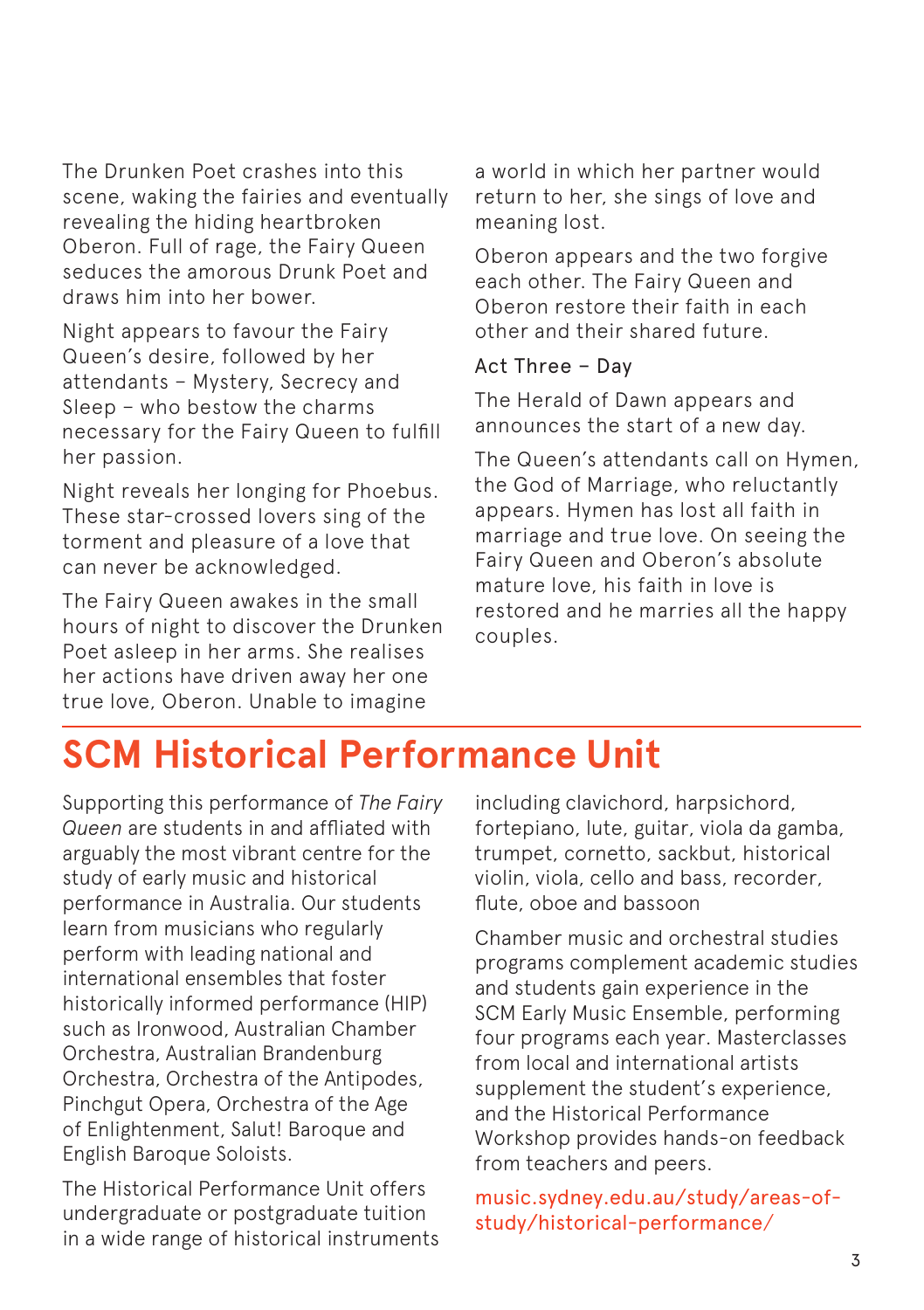### **Order of Music + Henry Purcell**

- 1. Symphony
- 2. Now the Night
- 3. Let the Fifes and Clarions
- 4. Entry of Phoebus
- 5. When a cruel Winter / Hail! Great Parent
- 6. Thus the ever grateful Spring
- 7. Here's the Summer, sprightly, gay
- 8. See, see my many coloured fields
- 9. Now the Winter comes slowly / Hail! Great Parent
- 10. Hornpipe
- 11. Dialogue between Coridon and Mopsa
- 12. Jig
- 13. Come All Ye Songsters
- 14. Instrumental
- 15. May the God of Wit inspire
- 16. Echo
- 17. Now join your warbling voices / Sing while we trip It
- 18. Rondeau
- 19. Scene of the Drunken Poet
- 20. Dance for the Followers of Night
- 21. Yes, Daphne in your looks I find
- 22. See, see even Night herself
- 23. I am come to lock all fast
- 24. One charming Night gives more
- 25. Hush, no more, be silent
- 26. If's Love's a sweet passion
- 27. Symphony 'While the Swans comes forward'
- 28. The Plaint / O let me weep
- 29. Dance of the Hay Makers
- 30. A Thousand, Thousand Ways *Tuning Pause*
- 31. Symphony
- 32. Hark! The echoing air
- 33. Sure of the Dull God
- 34. See, I Obey
- 35. Turn thine Eyes
- 36. My Torch Indeed!
- 37. They shall be as Happy
- 38. Chaccone
- 39. They shall be as Happy

Henry Purcell (1659–1695) one of England's finest and most original composers, composed music covering a wide field: the church, the stage, the court and private entertainment most remembered for his songs and his operas, such as *Dido and Aeneas* and *The Fairy Queen*. Through his short life he was able to enjoy and make full use of the renewed flowering of music after the Restoration of the Monarchy. As the son of a Court musician, a chorister at the Chapel Royal, and the holder of continuing royal appointments until his death, Purcell worked in Westminster for three different Kings over 25 years.

Purcell's genius as a composer for the stage was hampered by there being no public opera in London during his lifetime. Most of his theatre music consists simply of instrumental music and songs interpolated into spoken drama, though occasionally there were opportunities for more extended musical scenes. Purcell showed not only a lively sense of comedy but also a gift of passionate musical expression. The tendency to identify himself still more closely with the Italian style is very noticeable in the later dramatic works, which often demand considerable agility from the soloists.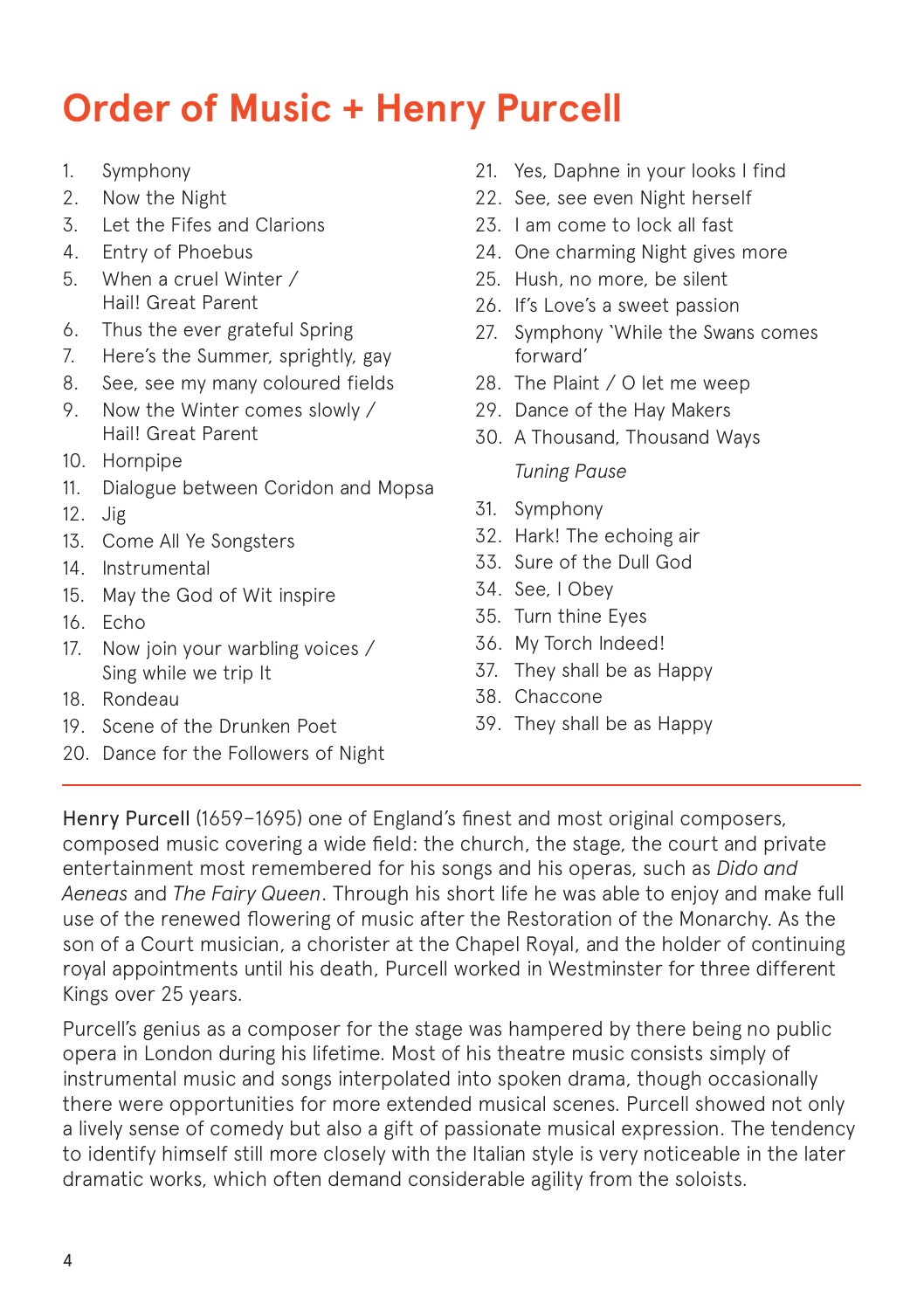### **Chair of Opera Production's Note**

This Con Opera production of Henry Purcell's *The Fairy Queen* marks a further collaboration that we have enjoyed for several years with Neal Peres Da Costa and the Early Music Ensemble, whom we welcome back to the opera pit. The production also marks the Con Opera debut of our inspiring director, Elsie Edgerton-Till, who has brought with her a wonderful creative team to realise this extraordinary work.

Purcell's *The Fairy Queen* of 1692 falls into the genre of 'semi-opera' – fundamentally it is a series of masques that were composed for performance between the acts of a reworked version of Shakespeare's *A Midsummer Night's Dream*. The connection between Shakespeare's play and Purcell's masques is a tenuous one – Purcell does not set any of Shakespeare's text to music, and Purcell's work deals exclusively with the fantastical, fairy elements of the play.

In early performances, Purcell's 'semi-opera' functioned as a series of interludes between the play – a self contained world which had a life of its own, providing musical entertainment and alternative to the spoken word. Purcell's score was lost in the early eighteenth century, and was not rediscovered until 1903. Since that time, the genius of Purcell's music has not been in question – a more complex problem has surfaced in finding an appropriate form to present the work. Juxtaposing the play and the *Fairy Queen* has rarely been seen as a viable option. More usually the work has been presented in concert, particularly in England, where is has often acquired the form of an *oratorio* – suggesting a work considered to be fundamentally unstageable, a relic of the distant past, but with music of exceptional power.

For this current production, I have worked with Elsie to select and re-order Purcell's music to create a sense of narrative and drama, creating a story that reflects the origins of this work, but with an individual twist. This reworking reflects the vision of Elsie Edgerton-Till, and has been tailor-made to the resources and vocal talents of Con Opera.

Dr Stephen Mould, Chair of Opera Production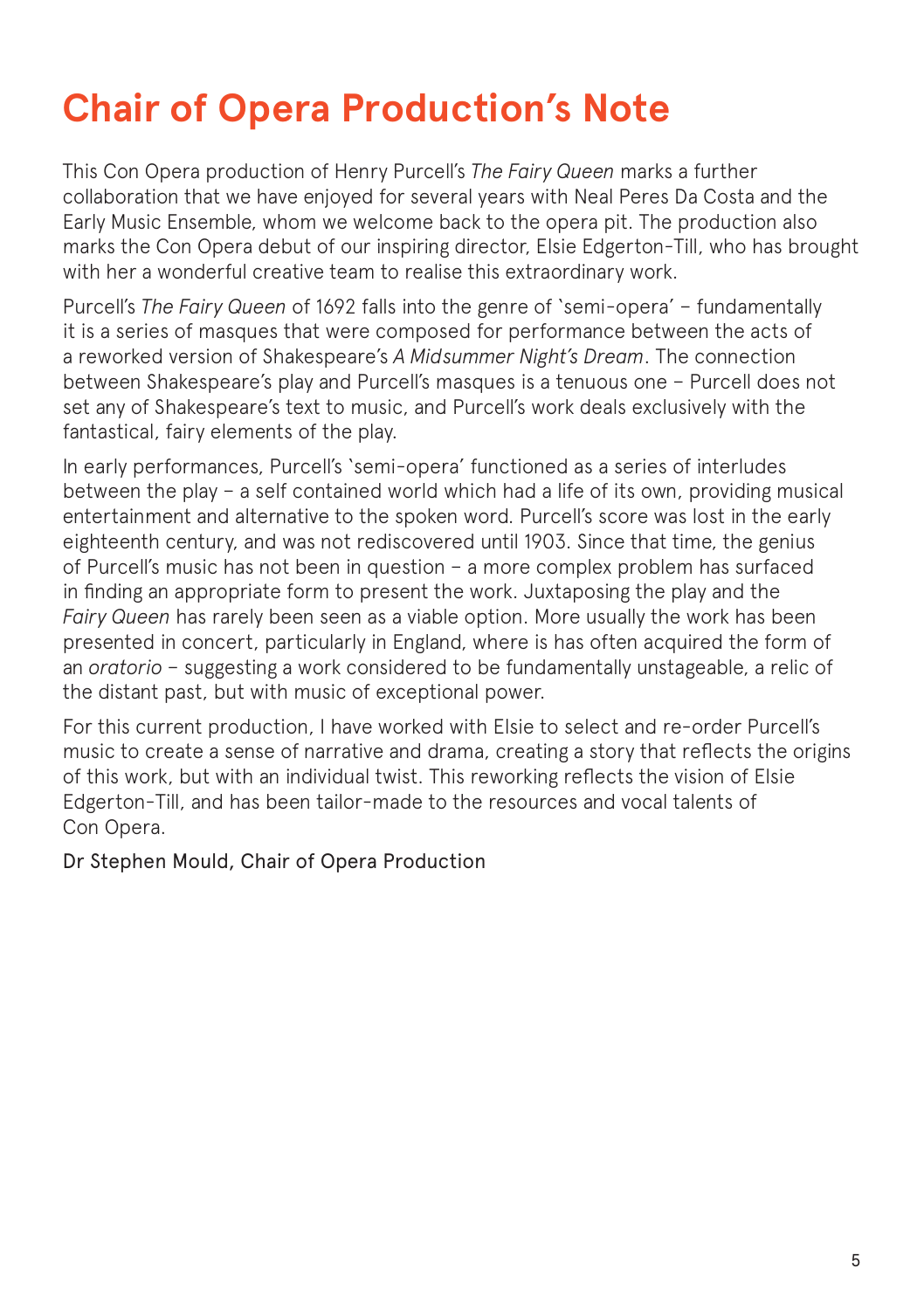### **Director's Note**

Love is a second hand emotion: well worn, told and retold countless times. Yet when we experience heartbreak, desire, paternal love and the first fitful sighs of longing, we feel it anew. Love pulls us away from our everyday. Love transports us from our domestic reality into an intoxicating midnight forest.

Our arrangement of *The Fairy Queen* engages purely with matters of the heart. A gentle narrative inspired loosely by Shakespeare's *A Midsummer Night's Dream* threads the otherwise story-less semi-opera together. With the setting of the sun, the natural order of love gives way. As night falls, the turmoil and longing of the gods and mortals in the woods are laid bare. Here, two of the most well known arias of the semi-opera are sung: *If Love's a Sweet Passion* and *The Plaint*. Composed in honour of King William III and Queen Mary II's 15th wedding anniversary, Purcell's music and the anonymous libretto explore the torments and sweet pleasures of love, while reasserting marriage as the crowning glory in love's crown.

I would like to thank the Con Opera, the Early Music Ensemble. My special thanks to the cast, capital creative and production teams for bringing this world to life - I feel nothing but that glorious second-hand emotion for them all.

Elsie Edgerton-Till



Costume design by Isabella Andronos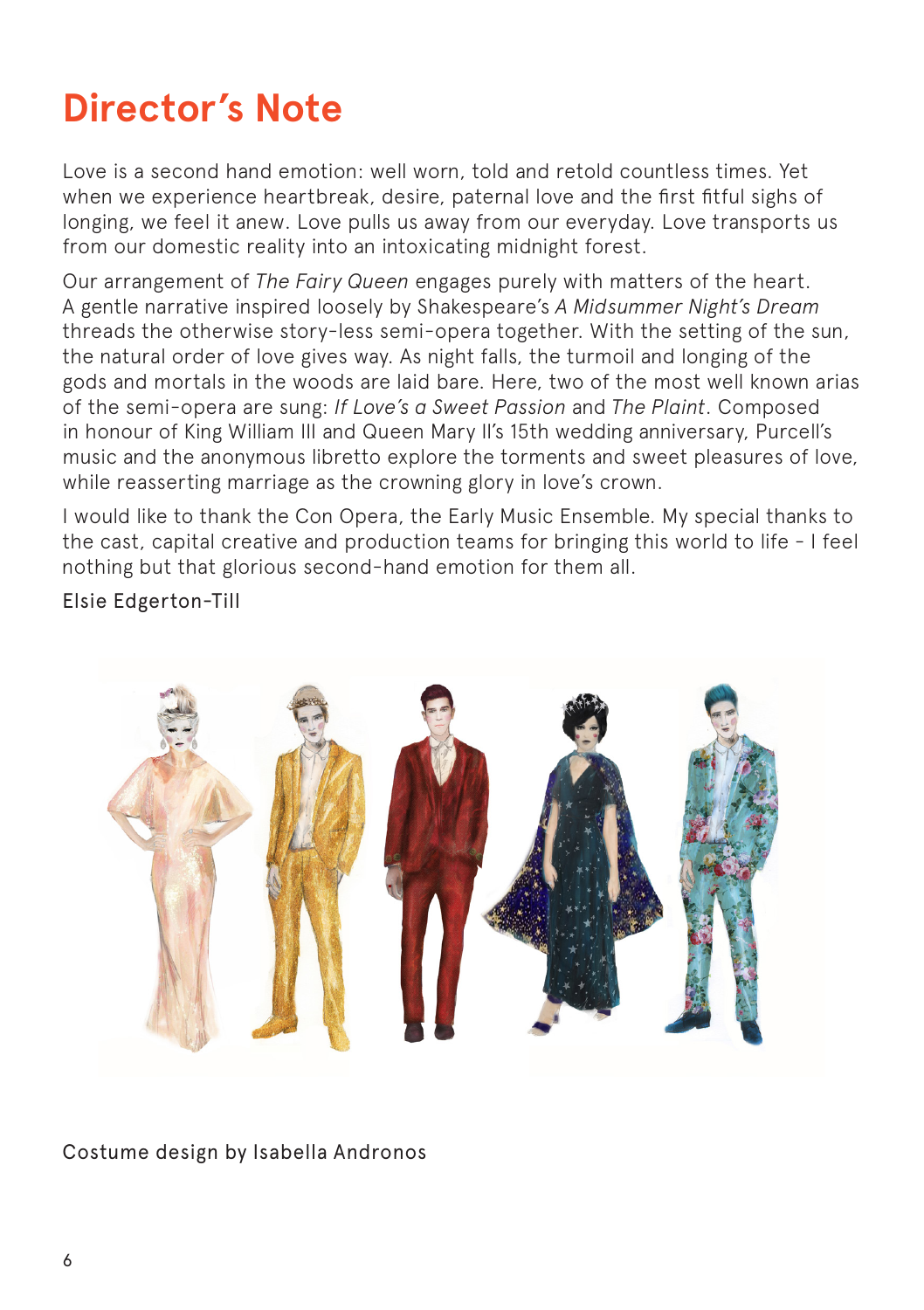### **Biographies**

#### ELSIE EDGERTON-TILL DIRECTOR

Elsie Edgerton-Till has worked in Australia and New Zealand as a director and actor. Her extensive theatre experience includes professional directing engagements for New Zealand Playhouse, National Institute of Dramatic Arts, The Court Theatre and the New Theatre. As assistant director she has worked for Opera Australia, Sydney Theatre Company, Auckland Theatre Company and Sydney Chamber Opera. Directing credits include a national tour of *Phone A Friend* [New Zealand Playhouse], *Book of Days* [The New Theatre], *Lashings of Whipped Cream* [The Forge], Moira MacKenzie's *Wheel of Fortune* [The World Busker's Festival], *The Great Piratical Rumbustification, Antarctic Adventure, Goldilocks, The Elves and the Shoemaker*, [The Court Theatre], *Boys, The Red Shoes* [National Institute of Dramatic Arts] *A Midsummer Night's Dream* [The Canterbury Young Shakespeare Company], co–directing a devised work *L.O.V.E.* [The Court Jesters], and *Who's Afraid Of Virginia Woolf* [Canterbury Repertory Society]. She has worked in Australia and New Zealand as a script assessor and a dramaturge on new work. In 2014 she was an affiliate director with Griffin Theatre, Sydney. In her time spent working in professional theatre as an actor, Elsie has appeared in productions of new New Zealand works, contemporary comedy, musicals and classics. For many years she was a member of The Court Theatre's 'Court Jesters', the longest running professional improvisational theatre troupe in Australasia.

#### NEAL PERES DA COSTA MUSICAL DIRECTOR

Dr Neal Peres Da Costa is a graduate of the University of Sydney, the Guildhall School of Music, and the University of Leeds. He is Associate Professor and Chair of Historical Performance at the Sydney Conservatorium of Music. A performing scholar and world-recognised authority on 19th-century piano performing practice, his monograph *Off the Record: Performing Practices in Romantic Piano Playing* (New York: Oxford University Press, 2012) is hailed as a book 'no serious pianist should be without' (*Limelight*, 2012) and honoured as 'a notable book' on Alex Ross's 2012 Apex List. Other influential publications include a 9-volume set of Urtext/performing editions of Brahms' Sonatas for solo instrument and piano published by Bärenreiter-Verlag (2015/16) of which he was a chief editor.

Neal regularly appears with the Australian Chamber Orchestra, Sydney Symphony Orchestra, Pinchgut Opera, Australian Haydn Ensemble, and the Song Company. With Ironwood, he is involved in cutting-edge creative research. November 2006 will see the release of Ironwood's latest CD (ABC Classics) of Brahms' Piano Quintet Op. 34 and Piano Quartet Op. 25 in late nineteenth-century style. Winner of the 2008 Fine Arts ARIA for Bach's Sonatas for violin and obbligato harpsichord (ABC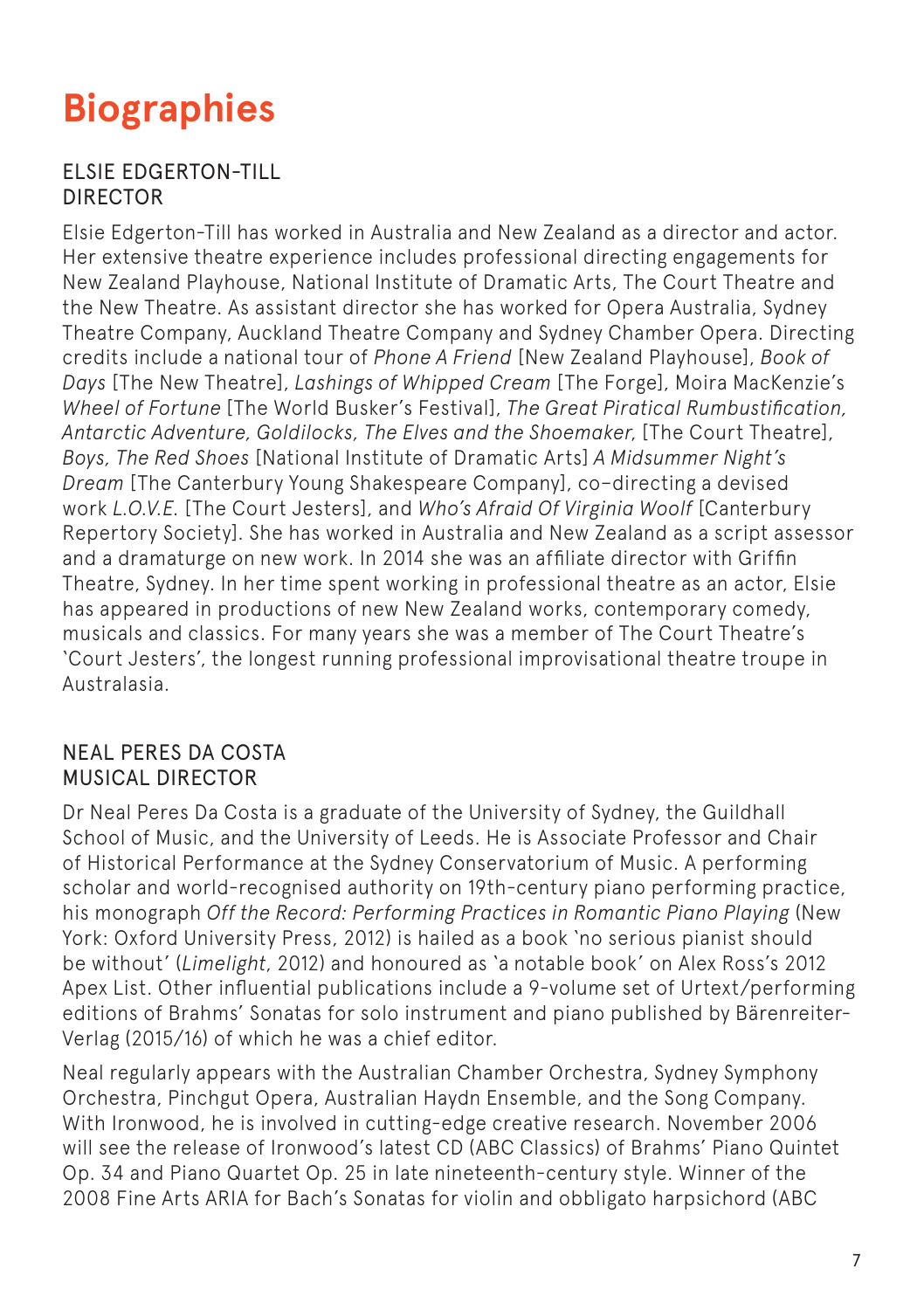Classics, 2007) with Richard Tognetti and Daniel Yeadon, Neal's discography also includes: Bach's *Complete Sonatas for Viola da Gamba and Harpsichord* with Daniel Yeadon (ABC Classics, 2009), *The Baroque Trombone* with Christian Lindberg and the ACO (BIS, 2009); *The Galant Bassoon* with Matthew Wilke and Kees Boersma (Melba, 2009); *Baroque Duets* (Vexations 840, 2011) with Fiona Campbell, David Walker and Ironwood; *Music for a While* with Ironwood and Miriam Allan (2012); *3* with Genevieve Lacey and Daniel Yeadon (ABC Classics, 2012) and *Stolen Beauties* with Anneke Scott and Ironwood (ABC Classics, 2015).

#### ISABELLA ANDRONOS SET AND COSTUME DESIGNER

Isabella Andronos is a set and costume designer who works across film, opera and theatre. She holds a Bachelor of Dramatic Arts (Design) from the National Institute of Dramatic Arts and a Bachelor of Visual Arts (Hons: Class 1) from Sydney College of the Arts. In 2014 Isabella won the Australian Production Design Guild Award for Emerging Live Performance Design for her set design for *The Greeks* (dir. John Sheedy, NIDA). She was also nominated in this category for her design of *Fewer Emergencies* (dir. Susanna Dowling, NIDA). In 2015 Isabella was nominated for the APDG Award for Costume Design for Stage for her work on *A Midsummer Night's Dream* (dir. Susanna Dowling, *Sport For Jove*) and *Blood Wedding* (dir. Kristine Landon-Smith, NIDA). www.isabellaandronos.com

#### KAREN NORRIS LIGHTING DESIGNER

Karen has extensive experience as lighting designer for Theatre/Dance and Music throughout Australia and Europe. Based in London and Nice from 1998 to 2008. Since returning to Australia to name a few: Narelle Bengamin *Inglass*, *Hiding In Plain Sight*, *Forseen*, Frances Rings Bangarra Dance Theatre *Terrain*, *'Sheoak' LORE*, Deb Brown and Waangenga Blanco Bangarra *'Ibis'* LORE, Julie-Anne Long *Something in the Way She Moves*, Campbelltown Arts Centre, *KAAL*, CSIRO Dance Science Festival, Liz Lea Dance *Seeking Biloela*, Kathrada *50/25*, Kapture, Martin del Amo *Songs not to dance to*, Sue Healey *On View* , NAISDA *Your Skin my Skin* & KAMU,NIDA *The Boys*, ATYP *Sugarland.* Karen teaches Design/Lighting at Wollongong University and Eora Tafe.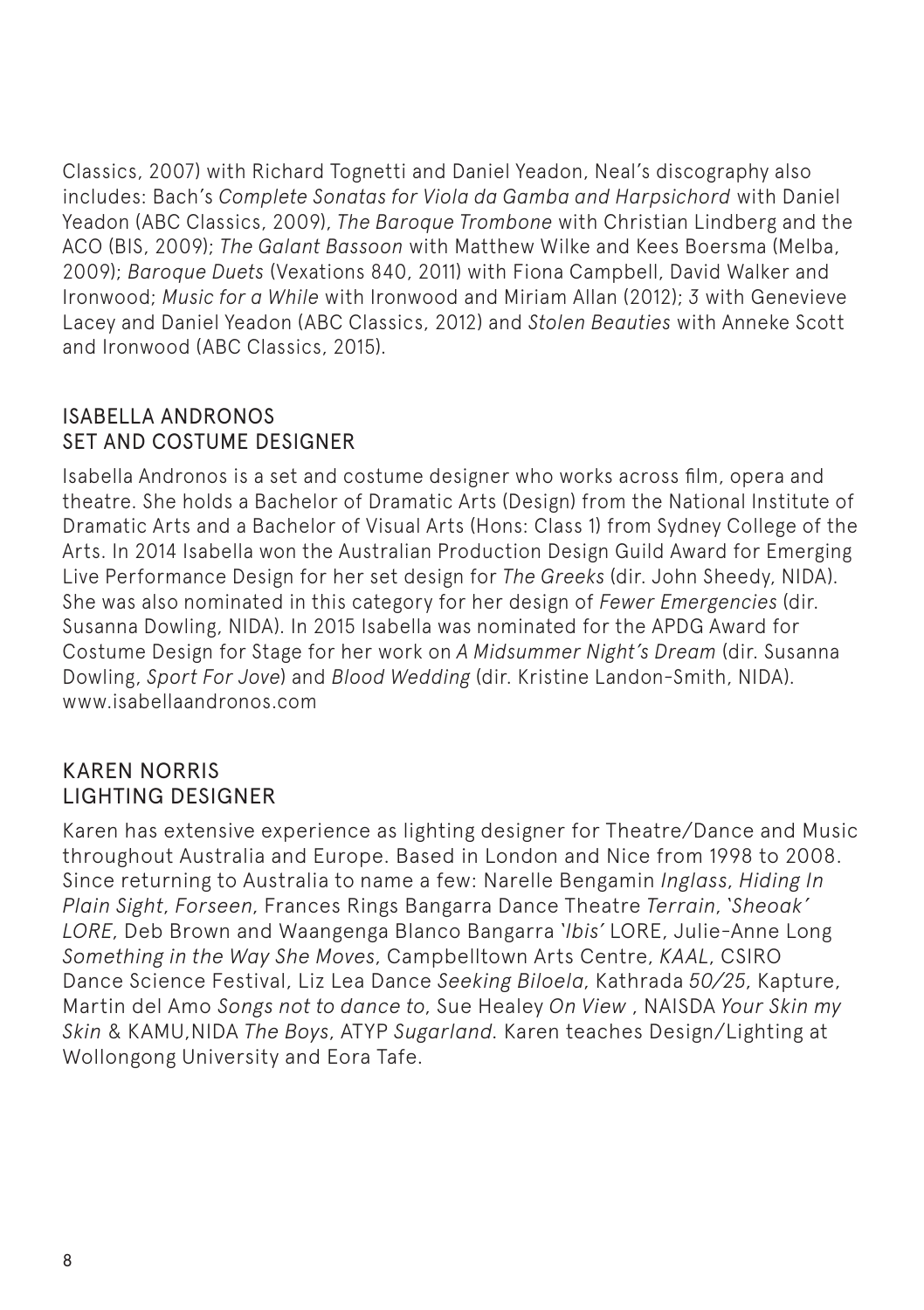### **Production Credits**

Chair of Opera Production Stephen Mould Director Elsie Edgerton-Till Musical Director Neal Peres Da Costa Set and Costume Designer Isabella Andronos Lighting Designer Karen Norris Costume Supervisor Hannah Lobelson Choreographer Daniella Lacob Stage Manager Grace Benn Stage Assistants and Follow Spot Operators Ellen McNeil and Nathan Bryon Set Assistants Perry Andronos and Laura Anna Lucas Lighting Board Operator Alisha Carpenter Set Supervisor Perry Andronos Design Assistant Laura Anna Lucas Score and Music Preparation Stephen Yates Costume Assistants Alexis McCaughtrie, Olivia Barnett Hair and Make-up Rachel Dal Santo, assisted by students from The Australasian College Assistant Conductors Rachelle Anne Elliot, Josephine Flores Tam Chorus Preparation Josephine Flores Tam Repetiteurs Josephine Flores Tam, Jasmine Wei, Julia de Plater Orchestral Management Scott Ryan, Tom Westley Production Photography Prudence Upton Publicity Jacqui Smith, Mandy Campbell, Marylou Kay

### **Acknowledgments**

Thank you to: Christopher Vasilescu, Perry Andronos, Melissa Laird, Fabia Andronos, David Parissi-Smyth, Laura Lucas, Jessica Allison, Shannon Handran-Smith, Bee Bone, Mary Andronos, Andy Andronos, Corrine Laird, Peter Cozens, Wendy and Mark Vasilescu, Anne Phibian, Opera Australia, National Institute of Dramatic Art, Nathan Cox for keyboard preparation, maintenance and tuning, Annie Gard, Peter Petocz, Nicole Forsyth, Daniel Yeadon and Leanne Sullivan.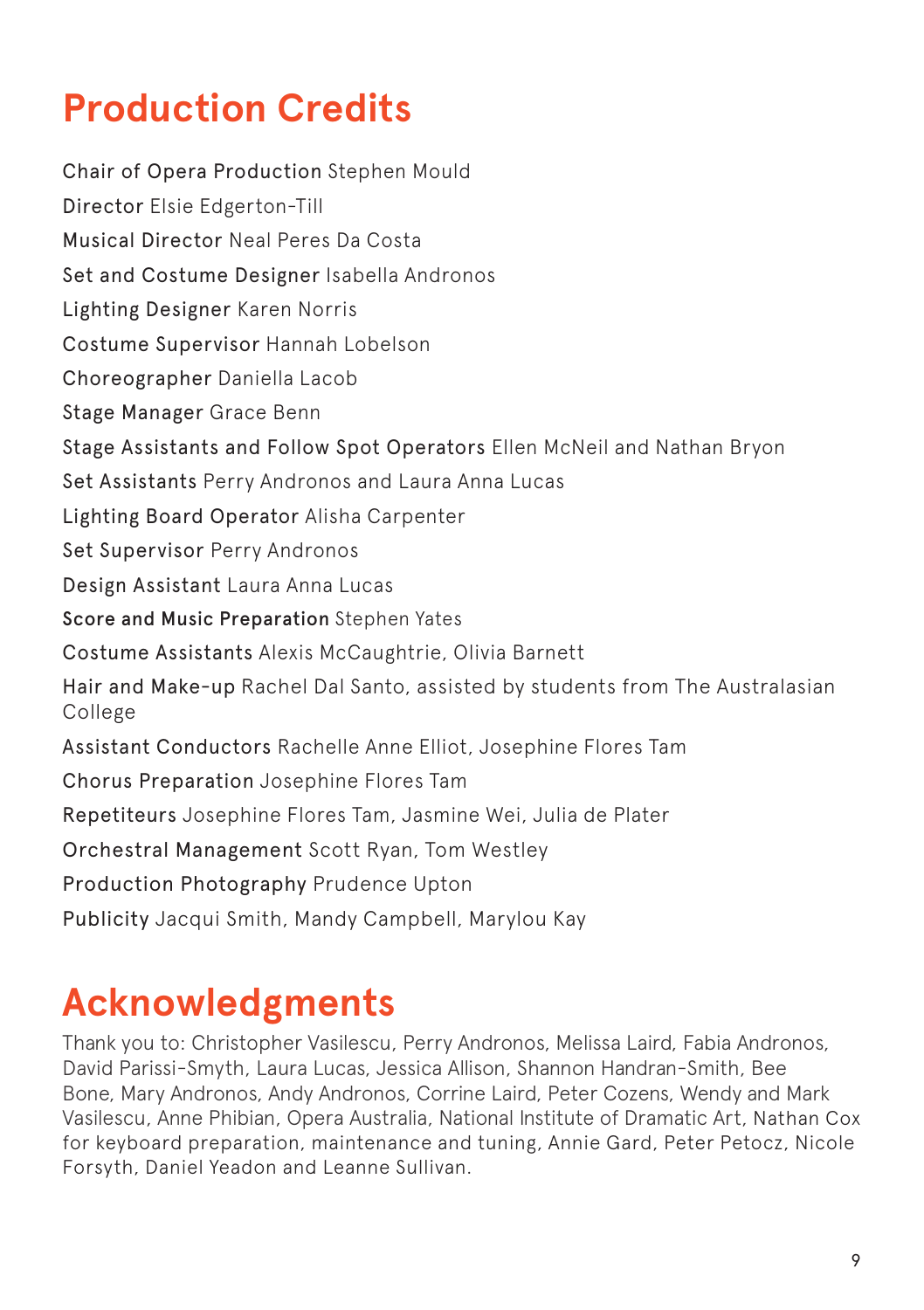### **Vocal and Opera Studies Unit**

Chair of Opera Production Dr Stephen Mould

Opera Coordinator Marrianne Carter

Chair of Vocal and Opera Studies Unit Maree Ryan

Dr Rowena Cowley Andrew Dalton Associate Professor Michael Halliwell Anke Hoeppner-Ryan Barry Ryan Robyn Wells Stephen Yalouris Narelle Yeo

Coaching Staff Dr Stephen Mould Siro Battaglin Julia de Plater Kate Johnson Ingrid Sakurovs Robert Greene Alan Hicks

Languages Tanith Bryce (Italian) Simon Lobelson (French) Anke Hoeppner-Ryan (German)

Dance and Movement Olivia Ansell and Jo Ansell

Stagecraft Narelle Yeo

Acting Paige Gardiner

Theatre Studies Simon Lobelson and Andy Morton

Ensemble Stephen Mould and Julia de Plater

Performance Barry Ryan

Opera History Associate Professor Michael Halliwell

### **Historical Performance Unit**

Chair of Historical Performance Unit Associate Professor Neal Peres Da Costa

Historical Viola Nicole Forsyth

Baroque and Classical Flute Megan Lang

Cornetto Matthew Manchester

Historical Violin and Viola Dr Marina Robinson, Rachael Beesley

Baroque Cello and Viola da Gamba Dr Daniel Yeadon

Lute Tommie Andersson

10

Baroque Oboe Owen Watkins

Recorder/Flute Hans Dieter-Michatz

Trumpet Leanne Sullivan

Early Keyboards Joanne Tondys Anthony Abouhamad Esther Kim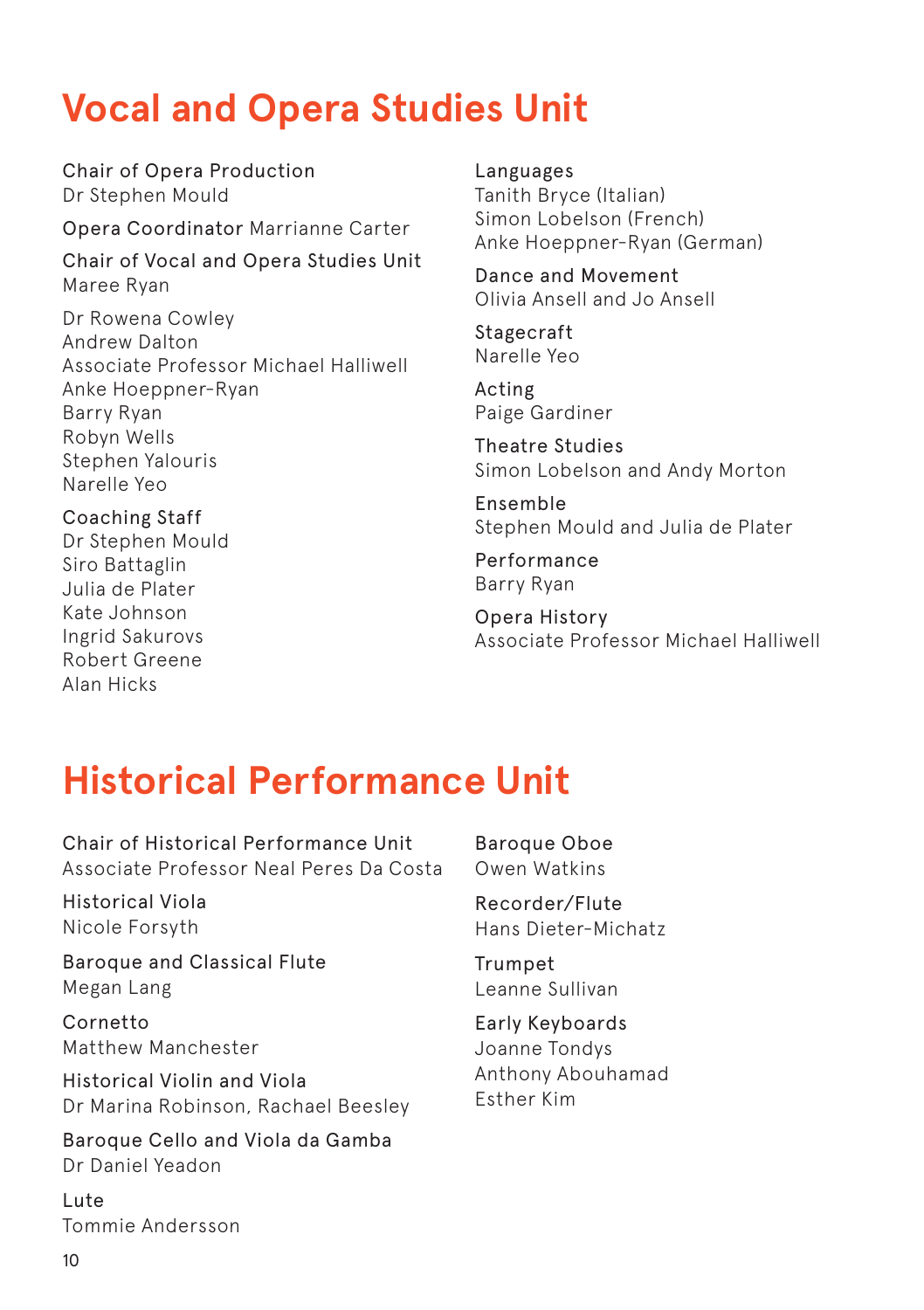*Titiana* (soprano) Imogen Malfitano\* Livia Brash‡

*Night* (soprano) Jessie Wilson

*Herald of Dawn* (soprano) Deepka Ratra\* Ashlee Woodgate‡

*Autumn/Love's Herald*  (soprano) Camilla Wright\* Michaella Ye Zhang‡

*Spring/Love's Herald*  (soprano) Jing Li

*Summer/Mystery*  (mezzo soprano) Sarah Kemeny\* Jia Yao Sun‡

*Mopsa/Secrecy*  (mezzo soprano) Barbara Jin\* Viktoria Bolonina‡

*Phoebus* (tenor) Thomas Marshall

*Oberon* (tenor) Chris Bryg

*Drunk Poet* (baritone) Tristan Entwistle

*Sleep* (baritone) Lewis Barber

*Hymen* (baritone) Jeremy Dubé

\* Performing 14 & 19 May

‡ Performing 17 & 21 May

## **Cast Early Music Ensemble**

Violin 1 Annie Gard, *leader* Levana Limoa Annastasia Milwain Rachel Williams

Violin 2 Holly Smith Sinead Border Kathryn Parker

Viola Thea Turnbull Eleanore Vuong Maria Fedetov

Cello/Viola da Gamba Jemma Thrussell Daniel Yeadon (tutor) Professor Anna Reid

Violone Theo Small

Bass Lauren White Serena Lim

Recorder Aimee Brown Isabelle Palmer Tim Payne Ingrid Fitler Peter Petocz

Oboe Hamish Spicer Owen Watkins (tutor) Trumpet Sam Thomson Rainer Saville (tutor)# Leanne Sullivan (tutor)^

Timpani Louis Sharpe

Harpsichord/ Chamber Organ Nathan Cox Josephine Flores Tam

# Performing 14 & 17 May

^ Performing 19 & 21 May